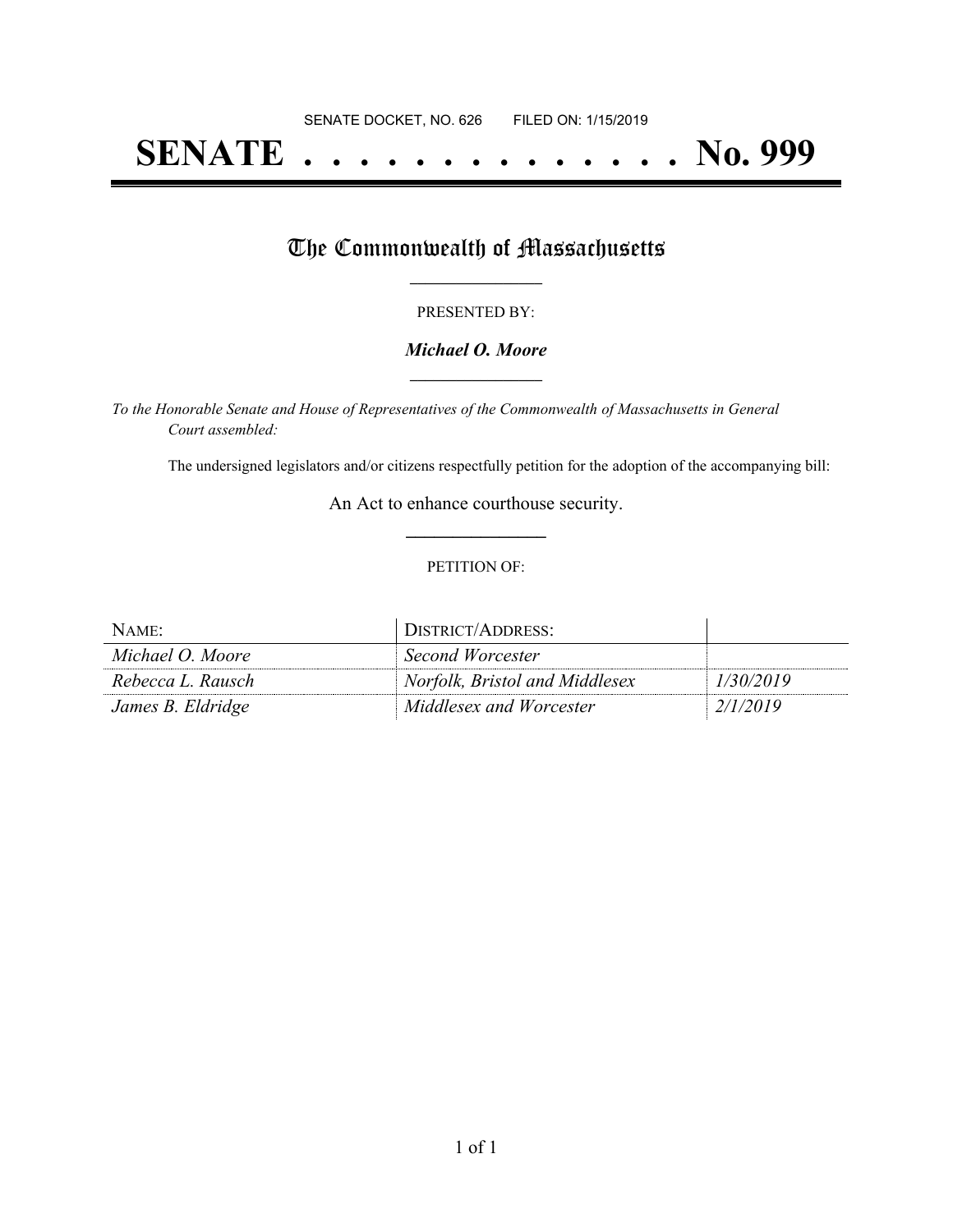# SENATE DOCKET, NO. 626 FILED ON: 1/15/2019 **SENATE . . . . . . . . . . . . . . No. 999**

By Mr. Moore, a petition (accompanied by bill, Senate, No. 999) of Michael O. Moore, Rebecca L. Rausch and James B. Eldridge for legislation to enhance courthouse security. The Judiciary.

### The Commonwealth of Massachusetts

**In the One Hundred and Ninety-First General Court (2019-2020) \_\_\_\_\_\_\_\_\_\_\_\_\_\_\_**

**\_\_\_\_\_\_\_\_\_\_\_\_\_\_\_**

An Act to enhance courthouse security.

Be it enacted by the Senate and House of Representatives in General Court assembled, and by the authority *of the same, as follows:*

| 1              | SECTION 1. Section 10 of Chapter 269 of the General Laws, as appearing in the 2016                  |
|----------------|-----------------------------------------------------------------------------------------------------|
| 2              | Official Edition, is hereby amended by adding the following new subsection after subsection         |
| 3              | $(0)$ :-                                                                                            |
| $\overline{4}$ | "(p) Whoever, not being a law enforcement officer in the performance of his official                |
| 5              | duties, and notwithstanding any license obtained by him under the provisions of chapter one         |
| 6              | hundred and forty, carries on his person a firearm as hereinafter defined, loaded or unloaded, in a |
| $\overline{7}$ | courthouse without written authorization of the trial court administrator and trial court chief     |
| 8              | justice shall be punished by a fine of not more than one thousand dollars or by imprisonment for    |
| 9              | not more than one year or both. For the purpose of this paragraph, "firearm" shall mean any         |
| 10             | pistol, revolver, rifle, or smoothbore arm from which a shot, bullet, or pellet can be discharged   |
| 11             | by whatever means.                                                                                  |